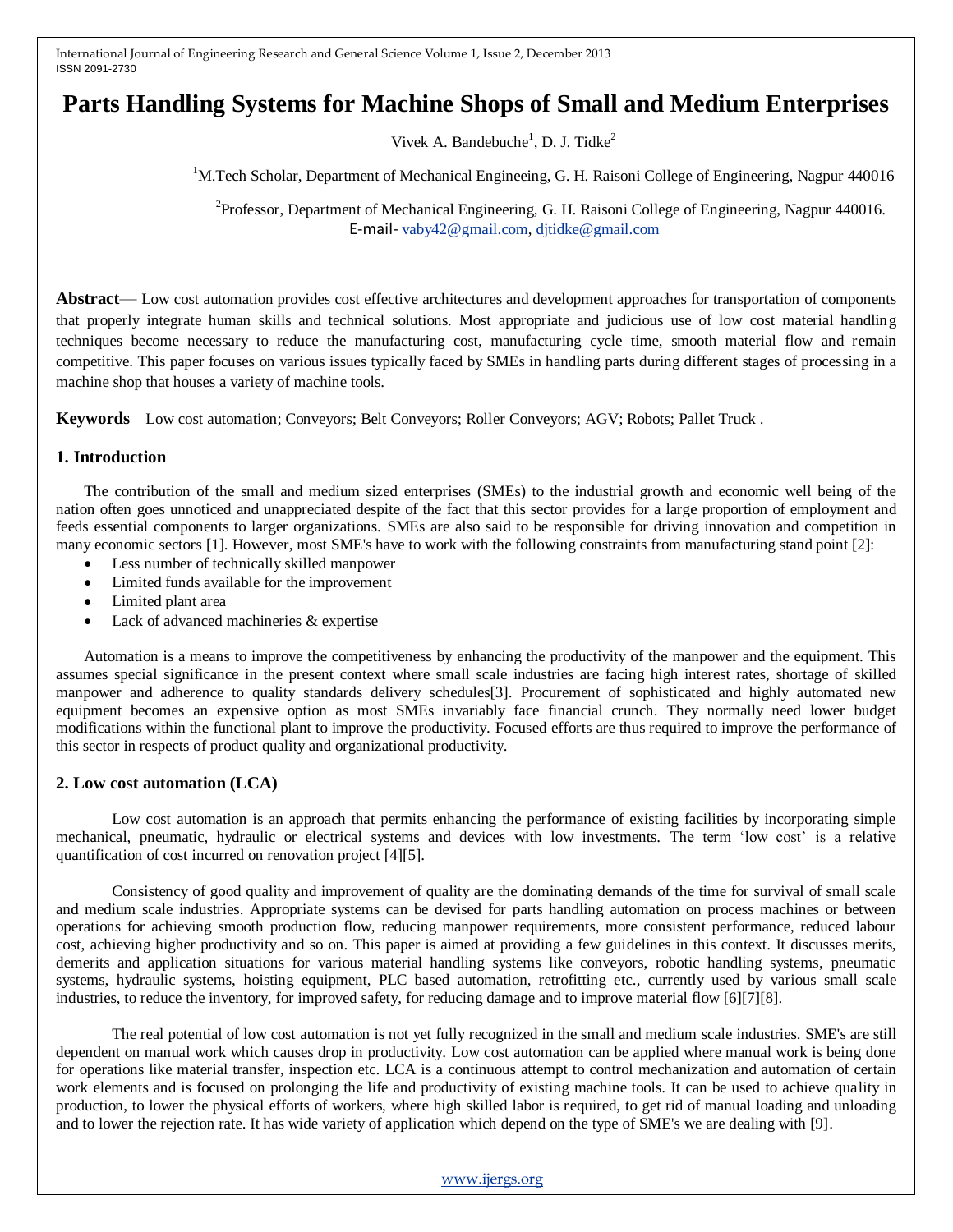Selecting the right kind of systems thus assumes great importance when evaluated in terms of the returns on investment. A wrong decision may lead to lowering production rate, ineffective utilization of available space etc. Choosing a material handling system within a machine shop is one of the toughest things to do. Small scale industries may design new material handling systems which requires lower setup cost or they may do small modification in current setup of material handling system.

#### **3. Material handling systems for SMEs.**

The shop floor supervisor is the best agency to identify the potential areas of the application of LCA. Some of the low cost automated parts handling systems which are widely used in SME's are explained below.

#### **3.1. Conveyors**

Conveyors are primarily horizontal-movement, fixed-path, constant speed material handling systems. However, they often contain inclined sections to change the elevation of the material as it is moving, switches to permit alternate paths and "power-andfree" capabilities to allow the temporary slowing, stopping, or accumulating of material [1].

Broad variety of conveyors is being used in industries for handling the products. Flat belt conveyors, troughed belt conveyors, closed belt conveyors, metallic belt conveyors, portable conveyors and submerged belt conveyors are the types of belt conveyors which are being used within the industries to transfer material between two machines or to travel the material to some destination. Similarly wide variety of chain and roller conveyors are also used in industries. These include apron or pan conveyors, cross bar or arm conveyors, car type conveyors, carrier chain & flat top chain conveyors, trolley conveyors, suspended tray conveyor (swing tray conveyors), unpowered / idle roller conveyors and powered / live roller conveyors. All the above systems are costly, huge in size and occupy large space besides reducing easy accessibility and free movement space between machines. This is a vitally important concern for SMEs considering the fact that they have few less floor space, limited work force and limited resources. Evidently, all type of conveyors can't be used. Conveyor systems which occupy less floor area, are light in weight and are easy to operate only need be used by the SME's[10][11].

#### **3.2 Portable conveyors**

Short length flat conveyors carried on a wheeled structure is termed portable conveyor. Portable conveyors are light in weight and compact in design and can easily moved to desired places as we need. Portable conveyor has features like high durability, high efficiency, sturdy construction and precision functioning.

Loading and unloading on trucks / transport vehicles can be easily done with portable conveyors. They are suitable for parts handling between adjacent processing machines. Portable conveyor's inclination can be adjusted to suit the need [1].



Fig.1. Portable conveyor

#### **3.3 Roller conveyors.**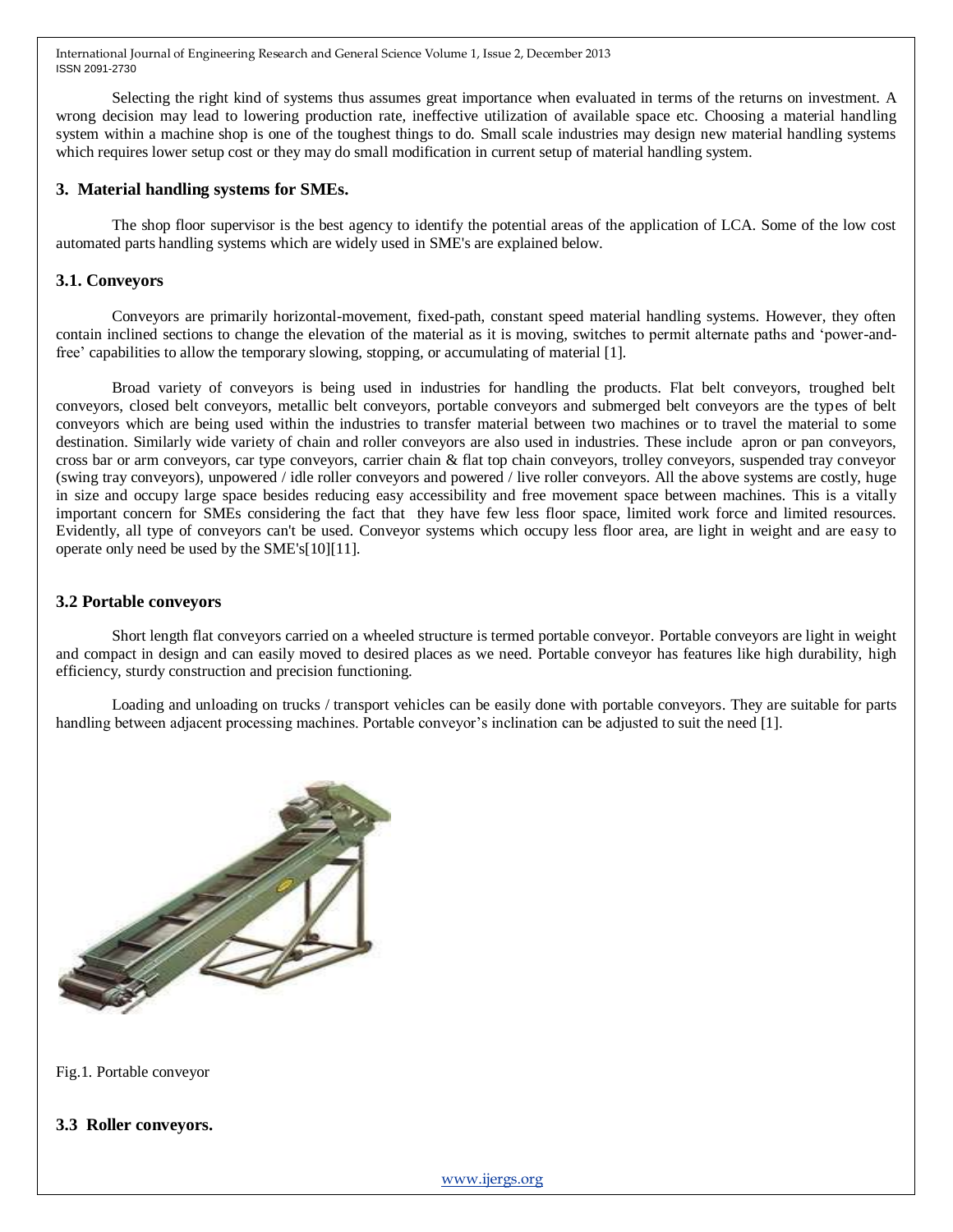A roller conveyor features unit type of load on a number of rollers in series, mounted on bearings. Rollers are resting at equally spaced side frames which are fixed to stands or trestles placed on floor at certain intervals. A roller conveyor essentially coveys unit loads with at least one rigid, near flat surface to maintain stability while conveying. Products like boxes, sheets etc. can be easily conveyed with the help of roller conveyors [1] [12].

Roller conveyors are classified into two groups according to the principle of conveying action. These are:

#### **3.3.1. Unpowered or idle roller conveyor**

Roller conveyors which don't need any external power source for the conveying are nothing but the unpowered or idle roller conveyors. Please see fig.2. The loads roll over the series of rollers either by manual push or push from an endless moving chain or rope fitted with pusher dogs, rods or clamps. Generally inclination of 1.5% to 3% is provided for easy rolling of the products. Products are conveyed with the help of gravitational force. Such conveyors are termed "gravity roller conveyor" [13].

These are particularly used between machines, buildings, in warehousing as storage racks, docks, foundries, rolling mill plants, manufacturing, assembly and packaging industry. They are also used for storage between work stations and as segment of composite handling system. Rollers conveyors have few disadvantages like only flat surfaced objects can be conveyed, material can be transferred to only short distances etc. [14][15].



Fig.2. General view of an unpowered roller conveyor [1].

#### **3.3.2 Powered roller conveyor**

Powered roller conveyors, also called as live roller conveyors, have all or a few of the rollers (generally the first, the last and a few middle rollers) driven by one or multiple motors through associated transmission system like chain drives and belt drives. The loads on the roller conveyor are moved by the frictional force caused between the loads and the driven rollers supporting the loads.

Powered roller conveyors are intensively used where heavy weights are to be conveyed for long distances on the shop floor, especially in industries where there is problem of availability of work force [1]. Plant layout is required to be designed to optimize the length of the conveying system. Such systems can be used for SMEs for dedicated material handling when volume of production is high and product variability is very low [16].



Fig.3. Powered roller conveyor

[www.ijergs.org](http://www.ijergs.org/)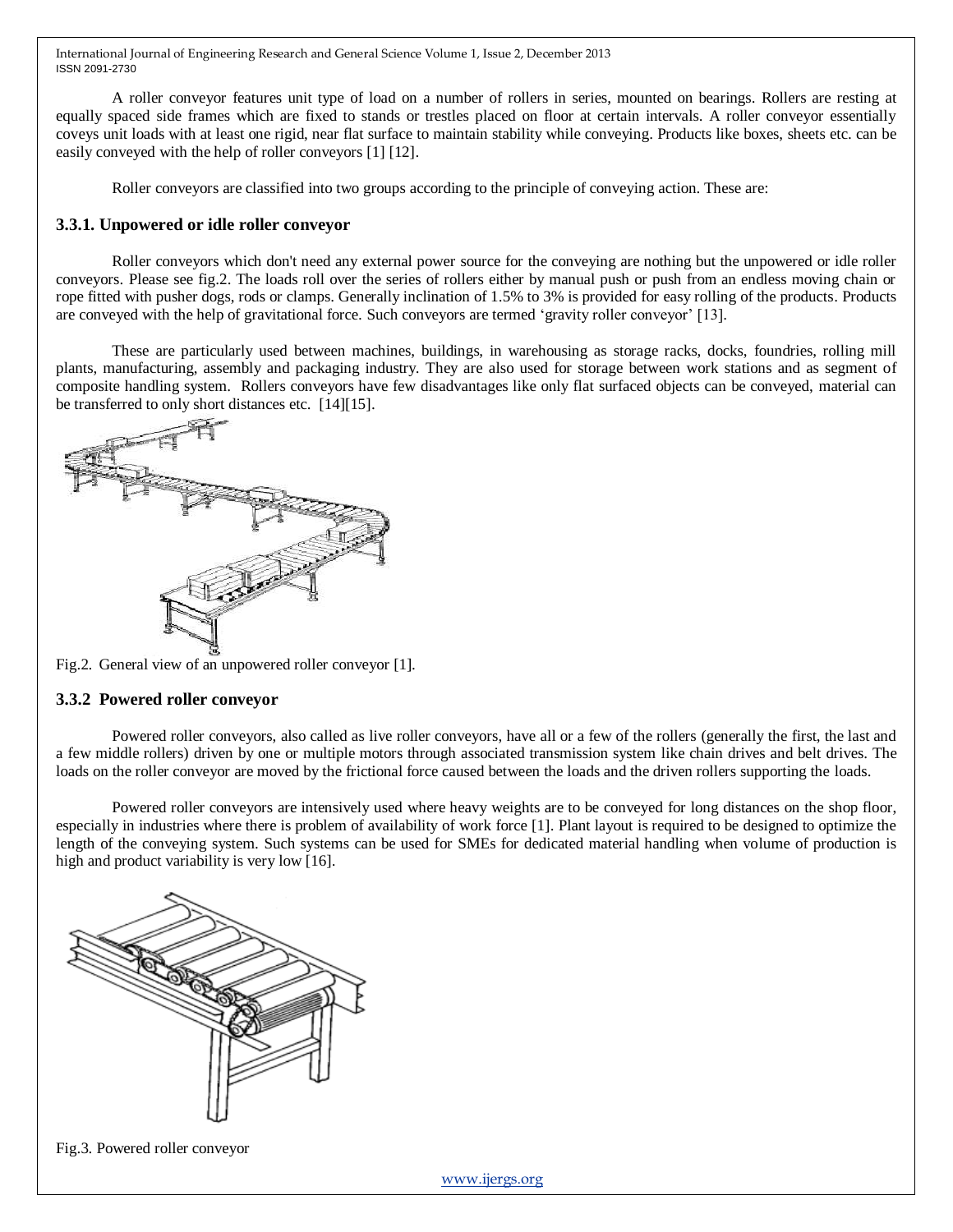#### **4. Automatic guided vehicles**

An automated guided vehicle system (AGVS) is a material handling system that uses independently operated, self propelled vehicles guided along defined pathways. Driverless towing tractors guided by wires embedded into or affixed onto the floor have been available since the early 1950s. Today AGV's are competing with conveyors and other material handling system due to their advanced features like sensors, ability to take decisions, automatic path changing mechanisms etc. Most AGVs have only horizontal motion capabilities. Any vertical motion is limited [2][17].

Power for the automatic guided vehicle is usually a battery, like that of the electric industrial truck. Path guidance may be provided in several ways such as optical guidance, embedded wire system, laser beam guidance system, electrical guidance or magnetic guidance can be implemented in AGV's [2].

The directions that an AGV can travel may be classified as unidirectional (one way), bidirectional (forward or backward along its path) or omnidirectional (all directions). The AGVS which can travel along all directions and equipped with advanced technologies like microprocessors and sensors are also called as self guided vehicles (SGV's) and are provided with anti-collision systems to prevent damage to equipment and parts they carry[18].

AGVs and SGVs are not a convenient option to use for SMEs since they require dedicated isle spaces and often cost significantly. However, for manufacturing cells with CNC machines arranged in linear layout, simple AGV's systems can be a boon to SMEs. This would be particularly suited to cells where the CNCs perform multiple operations with a single parts setting and the station"s total processing time (cycle time) is large. During this period, an AGV may be considered to work as shuttle for transporting parts from one machine to another while machines are busy processing parts.

## **5. Robots**

Use of robots in industries is a common seen today albeit in SMEs. An industrial robot is an assemblage of links joined so that they can be articulated into desired positions by a reprogrammable controller and precision actuators to perform a variety of tasks like material transfer and inspection. Robots range from simple devices to very complex and ""intelligent"" systems by virtue of added sensors, computers, and special features [2][3]. The most obvious anthropomorphic characteristic of an industrial robot is its mechanical arm, which is used to perform various industrial tasks. Robots are of several types and models and are readily available in a wide range of shapes, sizes, speeds, load capacities, and other characteristics. Robot must be selected and specified to suit the kind of processing or handling application. Care must be taken to select a robot to match the requirements of the SME after thorough evaluation of the tasks to be done. Or else, it becomes one more case of selecting robot wrongly. Sensing and control technologies are well established and must be appropriately incorporated considering the application on hand. Robots, being programmable multijointed machines, fall between humans and fixed-purpose machines in their utility. In hazardous conditions like working in very high temperature or cold humans can't work properly. Humans can be replaced by an industrial robot which can work perfect in such conditions without spoiling quality of work [2][19].

For small and medium scale industries robots can be the best option over the other automated system. In SME's robots can be used to transfer materials in between two machines, within the single machine or for any kind of repeatable work. An industrial robot can increase the productivity of SME's to great extent rather they can reduce human interference within the production. Cost is the dominating reason for its not being favoured much. However, for situations where production rate is high (low cycle time) and the operation is largely pick & place type, use of simple robot is suggested for low weight components. By middle of this decade, many of the SME's may think of setting up robots within their manufacturing facilities [20].

#### **6. Hydraulic pallet trucks**

Pallet trucks are either motor operated or manual low-lift machines designed to raise loaded pallets sufficiently off the ground to enable the truck to transport the pallet horizontally. Pallet trucks are widely used material handling device and well known for its flexibility [2] [21].

The hydraulically operated pump and handle assembly enables the operator to manually operate and propel pallet truck, raise the truck forks, and push/pull the load. Electric-battery-powered pallet trucks, available in motorized versions, are equipped with dc electric motors to electrically raise and transport parts. The power supply for these trucks is an on-board lead-acid traction battery that is rechargeable when the truck is not in use [2].

Extensive use of pallet trucks in SMEs is recommended in view of their low cost, easy availability, low maintenance and suitability to handle a wide variety of jobs. Human effort for handling heavy jobs is considerably reduced. Even if manual pallet trucks don't provide any automation, they still remain the most accepted material handling device in SMEs.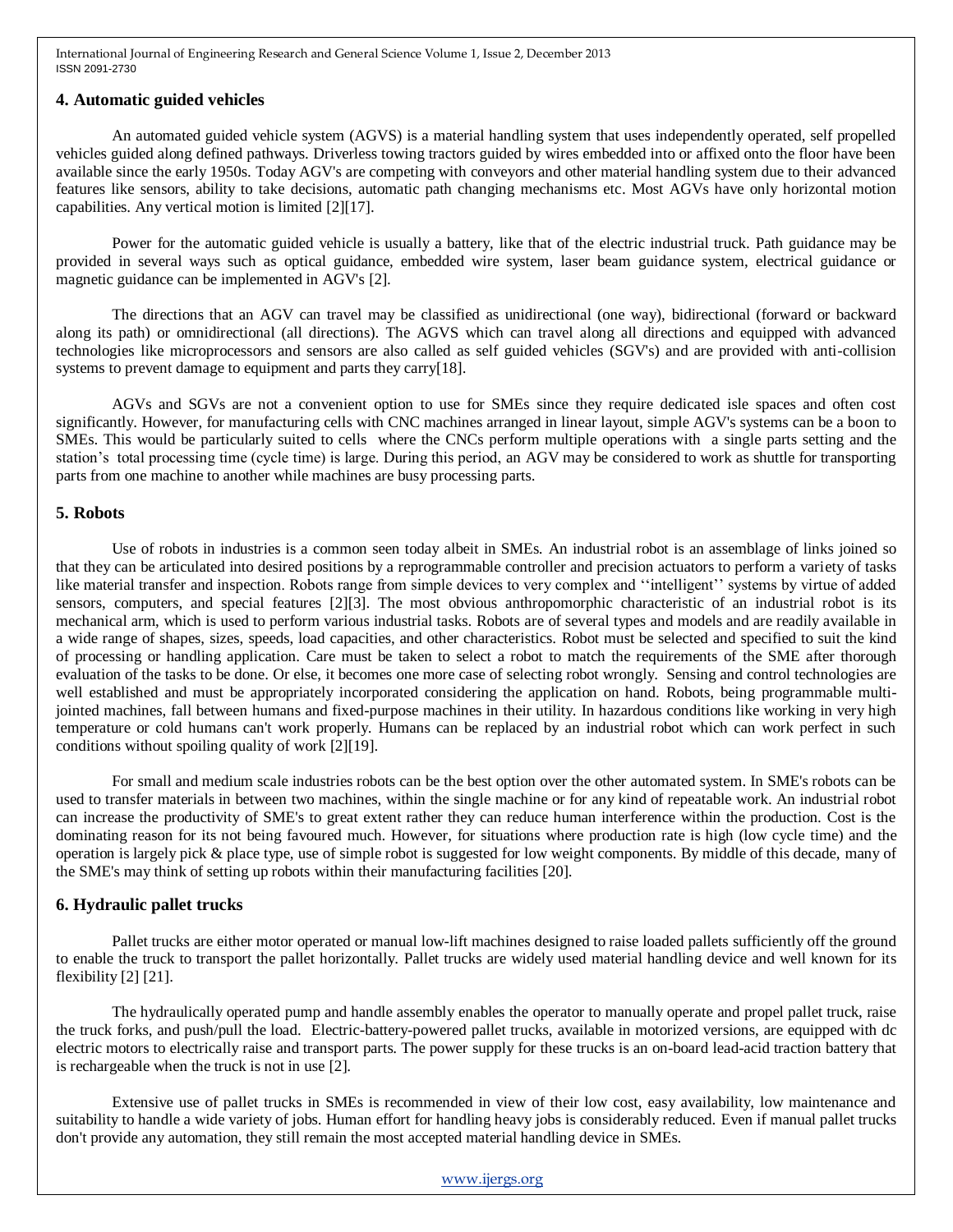

Fig.4. Manually operated and propelled pallet truck [2].



Fig.5. Counterbalanced electric-battery-powered pallet truck [2].

#### **7. Hydraulic and pneumatic parts handling systems**

The rapid development of electronic interfacing technology had seen the proliferation of electro-hydraulics and electropneumatics devices. Fluid, electric and solar powers are some of the energy technologies used for driving modern automated systems. Of these technologies fluid power is mainly reserved for traditional utilization. Hydraulic power is normally used in mechanisms and pneumatic power for sequential automated process.

Various combinations of hydraulic and pneumatic attachments can be used to bring the automation in SME's like pneumatic or hydraulic clamping devices, hydraulic pallet trucks for material handling, rotary indexing tables etc. SME's can implement these types of hydraulic and pneumatic attachment devices to either existing machines or in completely new setup.

#### **7.1 Hydraulic parts handling systems**

Hydraulic systems usually convert the mechanical energy from an electric motor to fluid power. A positive displacement pump is used to increase the pressure of a hydraulic oil, generally petroleum based.

Hydraulic material handling system includes devices like electric hoists, scissor lifts, portable cranes, hydraulic pallet trucks, jib cranes, drum trolleys, fork type drum trolleys, trolleys and weavers beam trolleys. By using high pressure, the size of component becomes small and the system becomes very compact which is good for small scale industries where work area is limited.

# **7. 2 Pneumatic parts handling systems**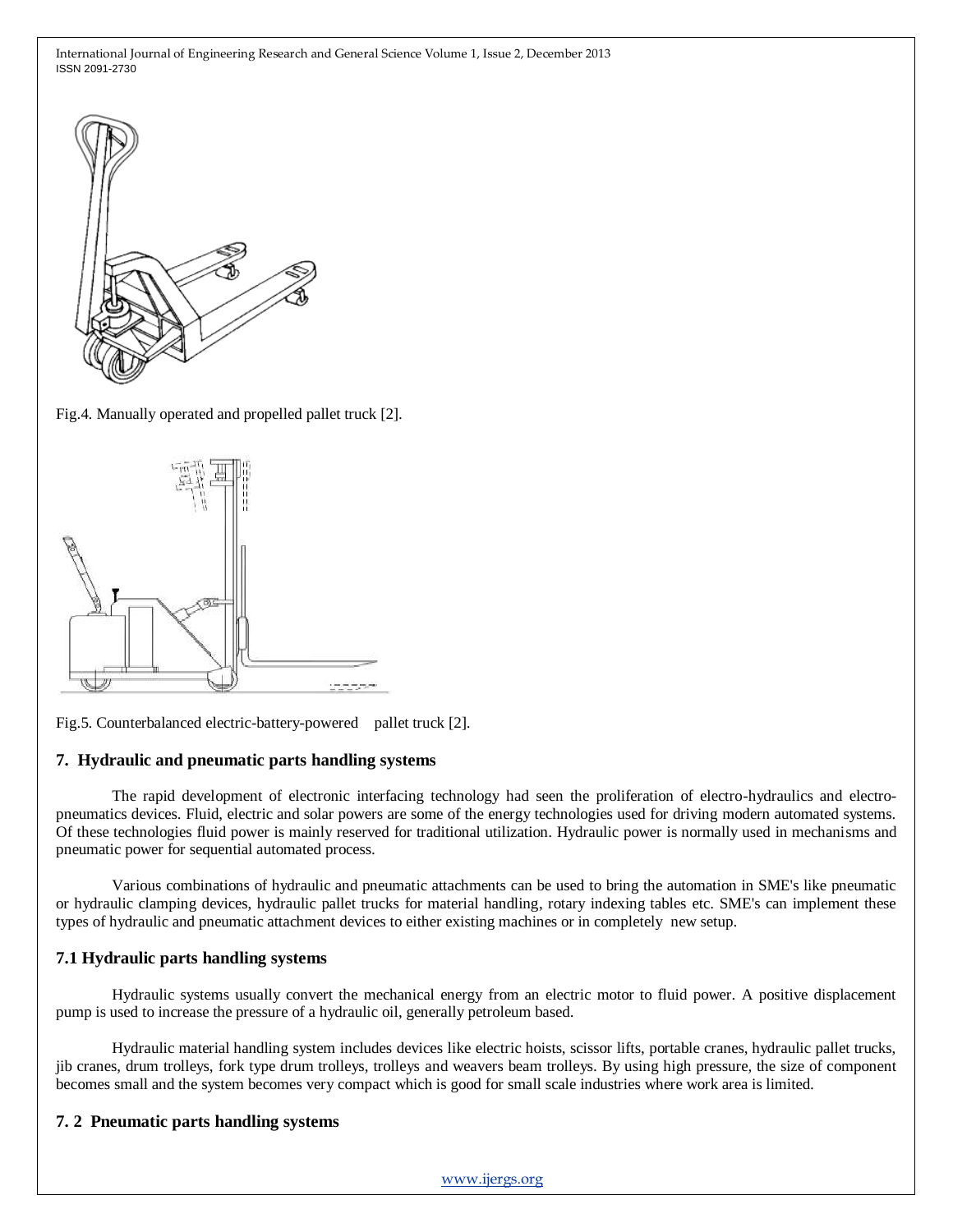Availability of high pressure air for operating clamping devices, various tools, cleaning etc in a manufacturing establishment is universal. Extensive use of compressed air for actuating mechanical systems for gripping, pushing, tilting, lifting and similar several operations is suggested. Pneumatically powered mechanical handling are required to be built for handling machine parts and components on machine tools and between machines, by the SMEs.

In pneumatic systems, instead of oil under very high pressure, air at a much lower pressure is used. Similar to hydraulic systems, here too valves, pipes and cylinders are needed. Pneumatic systems are very popular for low cost automation since the cost is much less than that of hydraulic systems. Apart from this, pneumatic material handling systems are easily distinguished for various advantages such as abundant availability of the operating medium (air) in contrast to costly oils used for hydraulic systems, easy control over leakage problem, safety in operation, high speed of operations etc [22].

Pneumatic material handling systems such as vacuum transport (used to transport powder and granulated materials), air slide conveyors (used to transport fined grained particles with high capacity) etc are used in hi-tech industries. Vacuum systems can be manufactured for single or multipurpose applications. System can be also built as independent portable units. Materials most suited for handling are ash and cement.

Pneumatic material handling would be money consuming for small and medium sized enterprises because of high initial investment in equipment. It still, in some special cases, would be the most effective and productive method of handling machined parts. In fact, pneumatic systems present a plethora of ideas on which innovative parts handling systems can be developed for any machine shop. All that is needed is identifying a problem situation and finding standard pneumatic manipulating system to match the need.

## **8. PLC (Programmable Logic Controller) for LCA**

Early PLC's were only capable of ON/OFF control, being specifically developed for applications limited to repetitive processes like automated transfer lines, SPMS (special purpose machines), and batch process sequencing. A programmable logic controller can be defined as microcomputer based controller that uses stored instructions in programmable memory to implement logic, sequencing, timing, counting and arithmetic functions through digital or analog input/output modules, for controlling machines and processes [3][23].

To meet the demands of harsh industrial environments, PLCs are designed to be extremely robust, often capable of withstanding extreme temperatures, humidity, vibration, and electrical noise. Logic controllers are commonly tasked with monitoring and controlling a very large number of sensors and actuators, and are therefore distinct from other computer systems in their extensive input/output (I/O) arrangements.

High-speed sorting on conveyors, image-processing inspection, bottle filling control, air cleaner control, sheet feeding control in packing machine, testing equipment, conveyor positioning control, basic conveyor rail width positioning, production line conveyor shift unit etc. are few of the hundreds of applications of PLC's [24].

PLC system can be easily implemented in small and medium scale industries to improve the production rate to great extent. PLC systems are well developed and easily obtainable from service providers at reasonable cost. It"s a definite and sure way to control production machines, automate inspection and achieve repeatability.

#### **9. Conclusion**

It is seen that umpteen opportunities exist in SMEs to upgrade and improve existing facilities by making use of low cost automation strategies. Most of the material handling systems in SMEs continue to function for several years, as initially installed, just because the same remain uninvestigated with an eye on improving quality and productivity. Scenario can be improved drastically through simple solutions and making use of some innovative ideas and available resources.

Application of LCA calls for systematic data collection, its analysis and finding a technical solution for every conceivable problem area across the plant. This however is not a simple job. Various factors are required to be considered by dedicated task teams for selecting a material handling system for a machine shop and other possible LCA solutions. Part geometries, weight of parts handled, distance between workstations, time required for manufacturing, cycle time, available work space etc. are some of the important factors which must be assessed to evaluate the cost benefits as also various tangible and intangible gains, as outcome of the proposed strategy.

It would be readily noticed that, with relatively low investments, LCA systems certainly enable the managements to lower the workers involvement in material handling. This automatically lowers the part rejections, improves safety and reduces accident rate, nurtures productive ambience and contributes significantly to product quality and organizational productivity.

[www.ijergs.org](http://www.ijergs.org/)